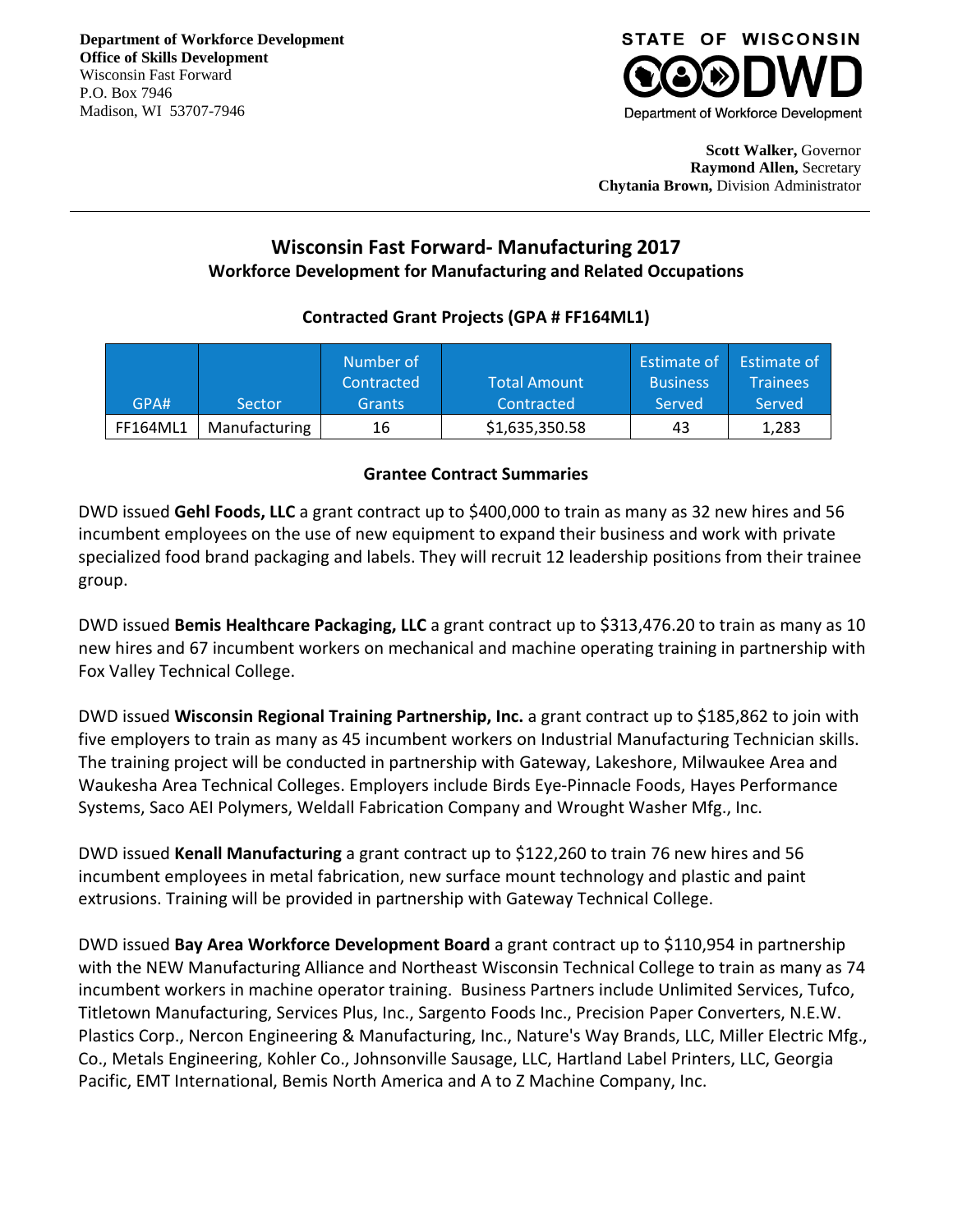DWD issued **Alcami Wisconsin Corporation** a grant contract up to \$98,617 to train up to 240 workers, including 190 incumbent employees and 50 new hires, in technical and leadership skills to improve product quality, production, customer service and the integrity and safety of the company. This training will enhance the "Alcami Way" across all sectors of the company from Human Resources to Chemists. Training providers include CNR solutions and Milwaukee Area Technical College.

DWD issued **Bay Area Workforce Development Board** a second grant contract up to \$95,366 to join with two employers to train as many as 156 incumbent workers on shipfitting fabrication and marine wiring. Employers include Fincantieri Bay Shipbuilding and Fincantieri Marinette Marine, which are members of the North Coast Marine Manufacturing Alliance.

DWD issued **Teel Plastics, Inc.** a grant contract up to \$59,042 to train as many as three unemployed trainees, 15 new hires and 150 incumbent workers in partnership with Madison College on Lean and Continuous Improvement processes.

DWD issued **Kolbe & Kolbe Millwork Co., Inc.** a grant contract up to \$52,770 to train as many as 140 incumbent workers in customer service and leadership in a manuafacturing environment. Training will be provided by Northcentral Technical College.

DWD issued **Weinbrenner USA** a grant contract up to \$46,237 in partnership with Northcentral Technical College to train as many as 36 incumbent workers on a new automated cutter operation, industry skills, organizational culture and accelerated supervision.

DWD issued **Midwest Prototyping, LLC** a grant contract up to \$42,892 to implement a customized fivephase training program to support advanced, industry-specific software and quick response manufacturing capacity that will meet training needs and continue to grow the company. A total of 28 incumbent workers will be trained in partnership with Materialise, 3D Systems, Wisconsin Manufacturing Extension Partnership and the University of Wisconsin-Madison - Center for Quick Response.

DWD issued **Abaxent LLC** a grant contract up to \$26,920 to train as many as eight new hires in partnership with Metal ERA on manufacturing operations, including press operations, forklift, safety, measurements, material handling, packaging and product training.

DWD issued **Workforce Resource Inc.** a grant contract up to \$25,120 to train as many as 23 new hires and 15 incumbent workers on manufacturing skills training. Training will be provided by Wisconsin Indianhead Technical College. Business partners include Active Dogs, Barron County Cheese, Comstock Creamery, Rice Lake Weighing Systems and Rockwell Automation.

DWD issued **Teel Plastics, Inc.** a second grant contract up to \$22,950 to train as many as five new hires and 35 incumbent workers on injection molding operation, which is new to the company. The training will be provided by Arburg, Inc.

DWD issued **Catalyst Paper Operations Inc.** a grant contract up to \$22,191 to provide five incumbent workers with customized welding training for Millwrights and Pipefitters. Trainees will learn enhanced structural steel application skills and will obtain state and industry certifications. The training will be provided by K & M Welding in Wisconsin Rapids.